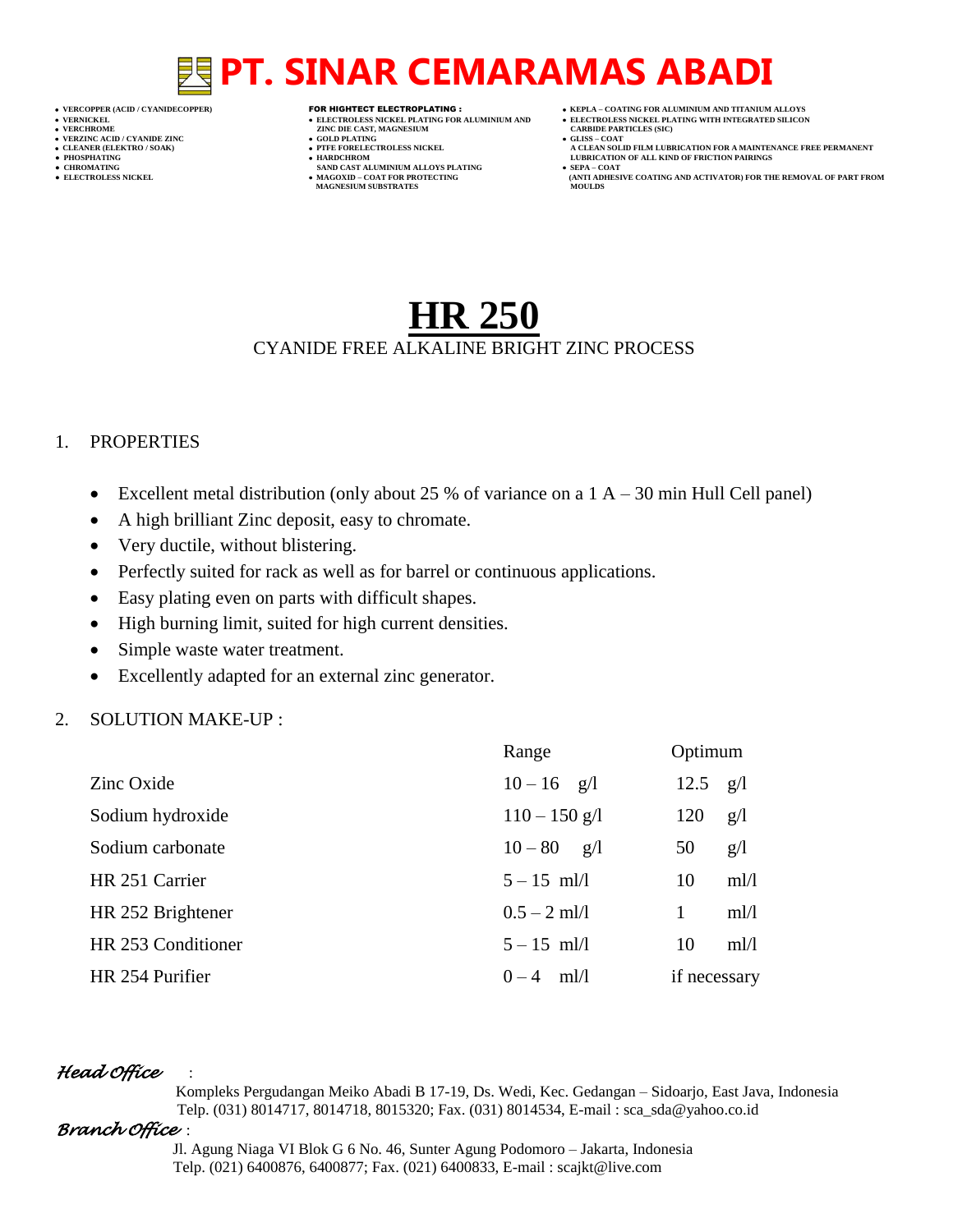

**VERT ASSESSED ASSESSED ASSESSED ASSESSED ASSESSED ASSESSED ASSESSED ASSESSED ASSESSED ASSESSED ASSESSED ASSESSED ASSESSED ASSESSED ASSESSED ASSESSED ASSESSED ASSESSED ASSESSED ASSESSED ASSESSED ASSESSED ASSESSED ASSESSED** 

- 
- 
- **MAGNESIUM SUBSTRATES**
- **VERCOPPER (ACID / CYANIDECOPPER)** FOR HIGHTECT ELECTROPLATING :  **KEPLA – COATING FOR ALUMINIUM AND TITANIUM ALLOYS**
	- -
	-
	- **ELECTROLESS AND ACTIVATOR) FOR THE REMOVAL OF PART FROM (ANTI ADHESIVE COATING AND ACTIVATOR) FOR THE REMOVAL OF PART FROM**

#### a) Bath make-up

Fill the tank to 1/3 with demineralized water, add and dissolve the sodium hydroxide in small portions while stirring the solution (attention : the solution becomes hot). Add the Zinc oxide and stir until the solution is clear. Dissolve the sodium carbonate and fill the tank with demin. water to its final volume. Add the **HR 251 Carrier** and the **HR 253 Conditioner**. Dummy plate the solution at low current density for 6- 8 hours. Finally add the **HR 252** Brightener.

b) Analytical Values :

|                  | Range           |  | Optimum |     |
|------------------|-----------------|--|---------|-----|
| Zinc             | $8 - 13$ g/L    |  | 10      | g/I |
| Sodium hydroxide | $110 - 150$ g/l |  | 120     | g/I |
| Sodium carbonate |                 |  | < 80    | g/l |

#### 3. Maintenance

Analyse zinc and caustic soda. Keep the zinc content constant by regulation of the anode surface or by an external zinc generator. Dose caustic soda corresponding to the analysis.

a) Consumption:

| due to drag out $*$ | Electrolytical                        |
|---------------------|---------------------------------------|
| (ml per kg NaOH)    | (1 <sub>per</sub> 10 <sub>k</sub> Ah) |
| 83                  | $0.5 - 1.5$                           |
| 17                  | $0.5 - 1.5$                           |
| 83                  | $\theta$                              |
|                     |                                       |

\*Valid only for the given make-up values

### *Head Office* :

 Kompleks Pergudangan Meiko Abadi B 17-19, Ds. Wedi, Kec. Gedangan – Sidoarjo, East Java, Indonesia Telp. (031) 8014717, 8014718, 8015320; Fax. (031) 8014534, E-mail : sca\_sda@yahoo.co.id

### *Branch Office* :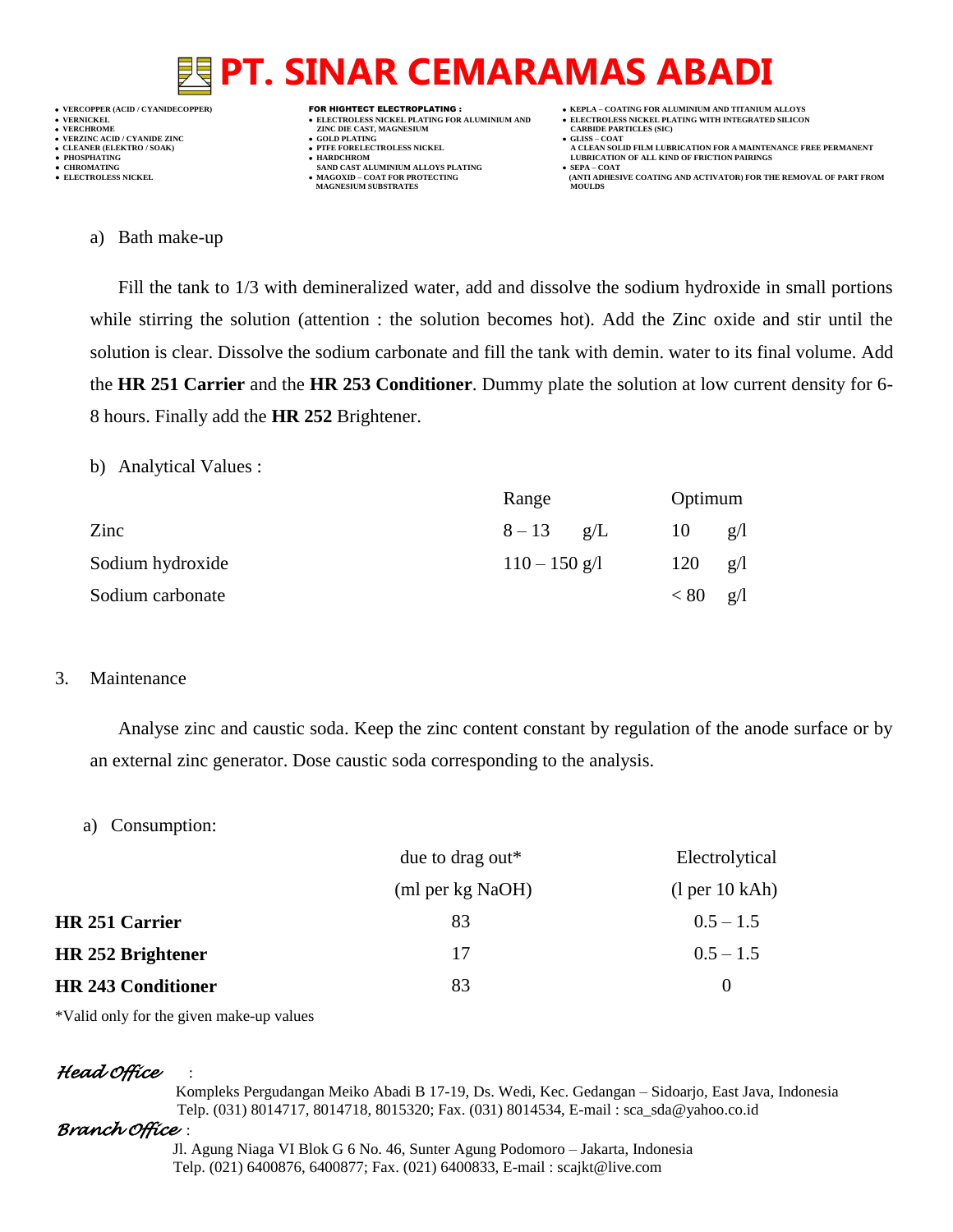# **VERT ASSESSED ASSESSED ASSESSED ASSESSED ASSESSED ASSESSED ASSESSED ASSESSED ASSESSED ASSESSED ASSESSED ASSESSED ASSESSED ASSESSED ASSESSED ASSESSED ASSESSED ASSESSED ASSESSED ASSESSED ASSESSED ASSESSED ASSESSED ASSESSED**

- **VERZINC ACID / CYANIDE ZINC GOLD PLATING GLISS – COAT**
	-
- **● CHROMATING SAND CAST ALUMINIUM ALLOYS PLATING SEPA – COAT MAGNESIUM SUBSTRATES**
- **VERCOPPER (ACID / CYANIDECOPPER)** FOR HIGHTECT ELECTROPLATING :  **KEPLA – COATING FOR ALUMINIUM AND TITANIUM ALLOYS**
- **VERNICKEL ELECTROLESS NICKEL PLATING FOR ALUMINIUM AND ELECTROLESS NICKEL PLATING WITH INTEGRATED SILICON**
	-
- **CLEANER (ELEKTRO / SOAK) PTFE FORELECTROLESS NICKEL A CLEAN SOLID FILM LUBRICATION FOR A MAINTENANCE FREE PERMANENT ● PHOSPHATING HARDCHROM LUBRICATION OF ALL KIND OF FRICTION PAIRINGS** 
	- **ELECTROLESS AND ACTIVATOR) FOR THE REMOVAL OF PART FROM (ANTI ADHESIVE COATING AND ACTIVATOR) FOR THE REMOVAL OF PART FROM**

The total consumption consists of the drag out and the electrolytical consumption. For the dosage both have to be considered.

# 4. OPERATING PARAMETERS

| Temperature                         | : $20 - 40$ °C                                                       |
|-------------------------------------|----------------------------------------------------------------------|
| Cathodic current density            | : $0.5 - 6$ A/dm <sup>2</sup>                                        |
| Current efficiency                  | $: 55 - 80 %$                                                        |
| Deposition rate $(1 \text{ A/dm2})$ | : $0.2 \mu m/min$                                                    |
| <b>Tank Material</b>                | : Plastic or steel with plastic coating                              |
| Agitation                           | : Cathode movement with $3 - 5$ m/min                                |
| Filtration                          | : Continuous filtration is necessary                                 |
| Cooling                             | : Necessary at high current load depending on the electrolyte volume |
| Exhaustion                          | : Strongly recommended, specially when using inert anodes.           |

# 5. TROUBLE SHOOTING

Before consulting the following list, it should be verified that temperature, current density and analytical values stay within the above limit values. Hull cell tests should be done with a 250 ml Hull cell at 1 A. 15 minute on thorough fully pretreated steel panels. The plated hull cell panel should be rinsed in 0.5 vol% nitric acid for 15 s, rinsed again with tap water and dried with hot air.

| <b>Error</b>             | <b>Cause</b>       | <b>Remedy</b> |
|--------------------------|--------------------|---------------|
| Bright uniform layer     | Electrolyte is o.k | None          |
| within the whole current |                    |               |
| density range            |                    |               |

# *Head Office* :

 Kompleks Pergudangan Meiko Abadi B 17-19, Ds. Wedi, Kec. Gedangan – Sidoarjo, East Java, Indonesia Telp. (031) 8014717, 8014718, 8015320; Fax. (031) 8014534, E-mail : sca\_sda@yahoo.co.id

# *Branch Office* :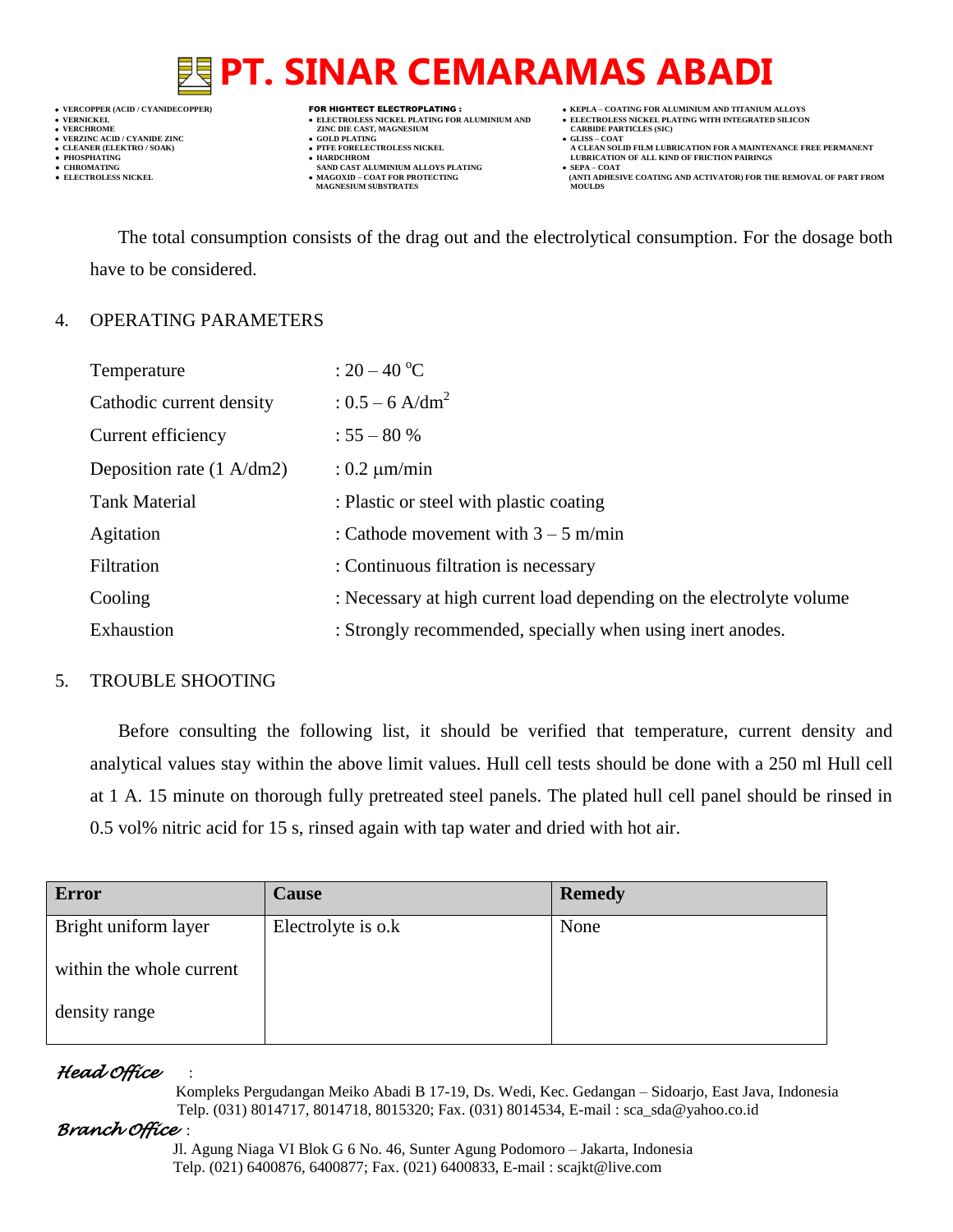- 
- 
- 

- **VERCHROLES NICKEL PLATING FOR ALUMINIUM AND**<br> **VELECTROLES NICKEL PLATING FOR ALUMINIUM AND**<br> **VERCHROLES (SILD)**<br> **CARBIDE PARTING**<br> **CARBIDE PARTING**
- **v GOLD PLATING**<br>**• PTFE FORELECTROLESS NICKEL**
- 
- **PHOSPHATING HARDCHROM LUBRICATION OF ALL KIND OF FRICTION PAIRINGS ● CHROMATING SAND CAST ALUMINIUM ALLOYS PLATING SEPA – COAT MAGNESIUM SUBSTRATES MOULDS**
- **VERCOPPER (ACID / CYANIDECOPPER)** FOR HIGHTECT ELECTROPLATING :  **KEPLA – COATING FOR ALUMINIUM AND TITANIUM ALLOYS**
	-
	-
- **VERNICKEL ELECTROLESS NICKEL PLATING FOR ALUMINIUM AND ELECTROLESS NICKEL PLATING WITH INTEGRATED SILICON** • CLEANER (ELEKTRO / SOAK)<br>
■ PTFE FORELECTROLESS NICKEL A CLEAN SOLID FILM LUBRICATION FOR A MAINTENANCE FREE PERMANENT<br>
■ PTFE FORELECTROLESS NICKEL A CLEAN SOLID FILM LUBRICATION OF ALL KIND OF FRICTION PAIRINGS<br>
■ PT
	- **• SEPA COAT**<br> **•** SEPA COAT FOR COATING AND ACTIVATOR) FOR THE REMOVAL OF PART FROM MOULDS

| Bad throwing power            | Concentration of carrier HR 251 is | add HR 251 in steps of $2 - 5$ ml/l |  |
|-------------------------------|------------------------------------|-------------------------------------|--|
|                               | too low                            | confirm each step by the way of     |  |
|                               |                                    | Hull cell tests before addition to  |  |
|                               |                                    | the bath                            |  |
| Low but uniform               | Concentration of Brightener HR     | add HR 252 in steps of 0.25 ml/l    |  |
| brightness within the         | 252 too low                        | confirm each step by the way of     |  |
| whole current density         |                                    | Hull cell tests before addition to  |  |
| range                         |                                    | the bath                            |  |
| Dull irregular regions in     | a) Bad pretreatment                | improve the pretreatment (note:     |  |
| the Zinc deposit              |                                    | pretreatment of Hull cell panels is |  |
|                               |                                    | also very important for good test   |  |
|                               |                                    | deposits)                           |  |
|                               | b) Water hardness too high         | For water conditioning, add HR      |  |
|                               |                                    | 253 to the electrolyte in steps of  |  |
|                               |                                    | 3-5 ml/l, confirm each step by the  |  |
|                               |                                    | way of Hull cell tests before       |  |
|                               |                                    | addition to the bath                |  |
| Dentrites, distributed in all | overdosage of HR 252               | Work out                            |  |
| current density regions       |                                    |                                     |  |

### *Head Office* :

 Kompleks Pergudangan Meiko Abadi B 17-19, Ds. Wedi, Kec. Gedangan – Sidoarjo, East Java, Indonesia Telp. (031) 8014717, 8014718, 8015320; Fax. (031) 8014534, E-mail : sca\_sda@yahoo.co.id

### *Branch Office* :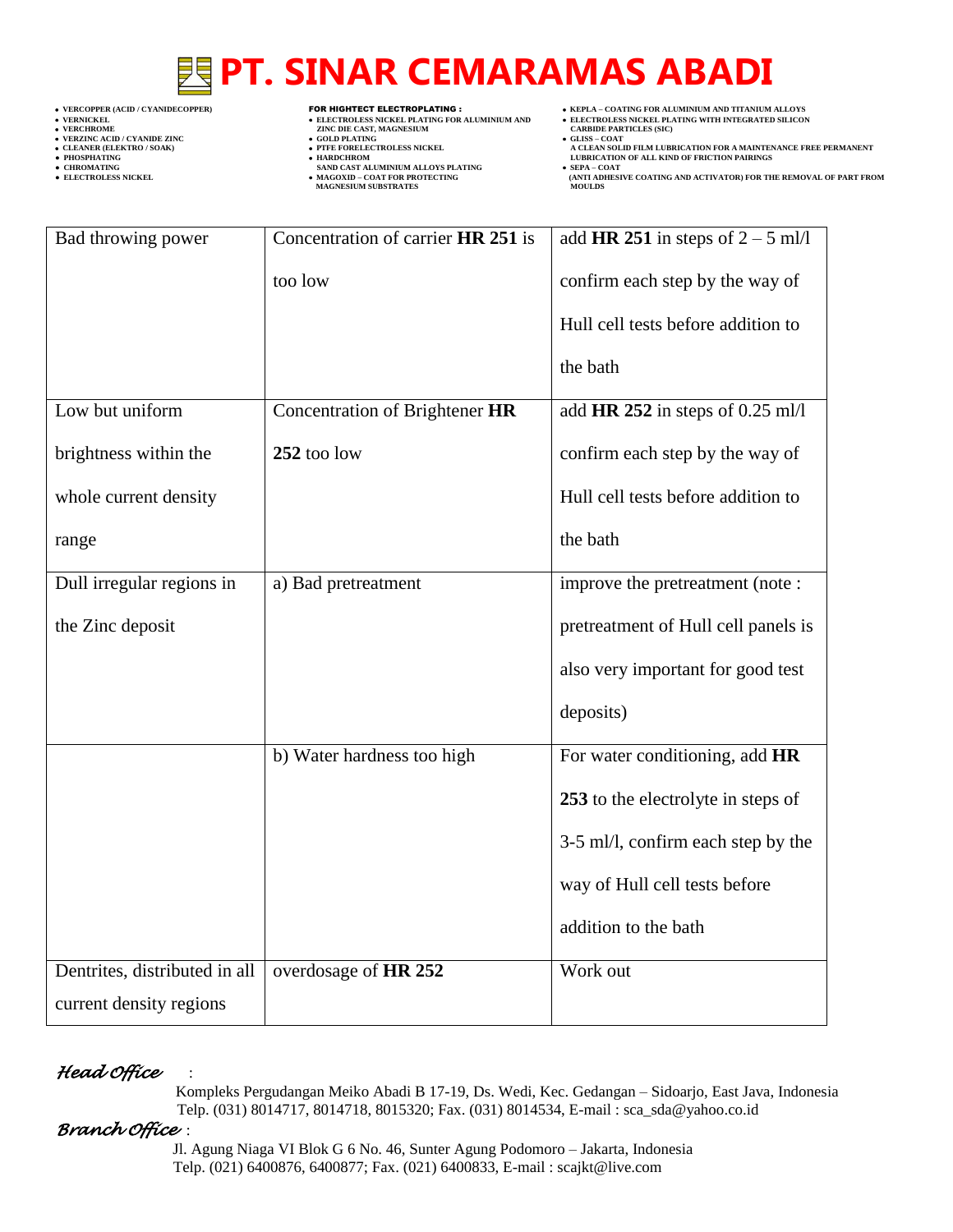- 
- 

- **VERFORM ZINC DIE CAST, MAGNESIUM CARBIDE PARTICLES (SIC)**<br> **CARBIDE PARTING**
- **VERZINC ACID / CYANIDE ZINC GOLD PLATING GLISS – COAT**
	-
- **● CHROMATING SAND CAST ALUMINIUM ALLOYS PLATING SEPA – COAT • MAGOXID – COAT FOR PROTECTING<br>MAGNESIUM SUBSTRATES**
- **VERCOPPER (ACID / CYANIDECOPPER)** FOR HIGHTECT ELECTROPLATING :  **KEPLA – COATING FOR ALUMINIUM AND TITANIUM ALLOYS**
- **VERNICKEL ELECTROLESS NICKEL PLATING FOR ALUMINIUM AND ELECTROLESS NICKEL PLATING WITH INTEGRATED SILICON**
	-
- **CLEANER (ELEKTRO / SOAK) PTFE FORELECTROLESS NICKEL A CLEAN SOLID FILM LUBRICATION FOR A MAINTENANCE FREE PERMANENT ● PHOSPHATING HARDCHROM LUBRICATION OF ALL KIND OF FRICTION PAIRINGS** 
	- **ELECTROLESS AND ACTIVATOR) FOR THE REMOVAL OF PART FROM (ANTI ADHESIVE COATING AND ACTIVATOR) FOR THE REMOVAL OF PART FROM**

| Bad current efficiency, no              | a) Overdosage of HR 251           | Work out                                                                 |
|-----------------------------------------|-----------------------------------|--------------------------------------------------------------------------|
| deposits in low current<br>density area | Impurities of chromium (VI)<br>b) | Add reduction agent sodium<br>dithionite according to Hull cell<br>tests |
| Discolored chromating                   | a) Chromating bath wrongly        | Check chromating bath and                                                |
| layers                                  | adjusted                          | activation                                                               |
|                                         | b) Metal impurities in the zinc   | Close the source of the impurities;                                      |
|                                         | electrolyte                       | dummy plate at low current<br>densities                                  |
| Dull grey low current                   | Lead impurities (about 1 ppm and  | Treatment of the electrolyte<br>a)<br>with $1 \text{ g}/l$ zinc dust     |
| density area                            | higher)                           | <b>Add HR 254</b><br>b)                                                  |

### 6. Conversion of a strange electrolyte to HR 250

For a complete conversion test, at least 3 litres original electrolyte are necessary.

- a) First indication:
	- 1) Plate a hull cell panel in a freshly prepared **HR 250** electrolyte according the instructions of the chapter "Trouble Shooting".
	- 2) Plate an "original" panel in the strange electrolyte without any additions. If the original panel is already bright, you can only try the overdosage effect, if it less bright than panel 1, you can already get an indication on the receptivity of the old system for HR 240.
	- 3) Add 5 ml/l HR 241 and 0.5 ml/l HR 242 to the 250 ml Hull cell 2 and plate again. If there is a positive effect (panel 3 is the same as or better than panel 2)., a conversion is possible without an immediate problem.

# *Head Office* :

 Kompleks Pergudangan Meiko Abadi B 17-19, Ds. Wedi, Kec. Gedangan – Sidoarjo, East Java, Indonesia Telp. (031) 8014717, 8014718, 8015320; Fax. (031) 8014534, E-mail : sca\_sda@yahoo.co.id

*Branch Office* :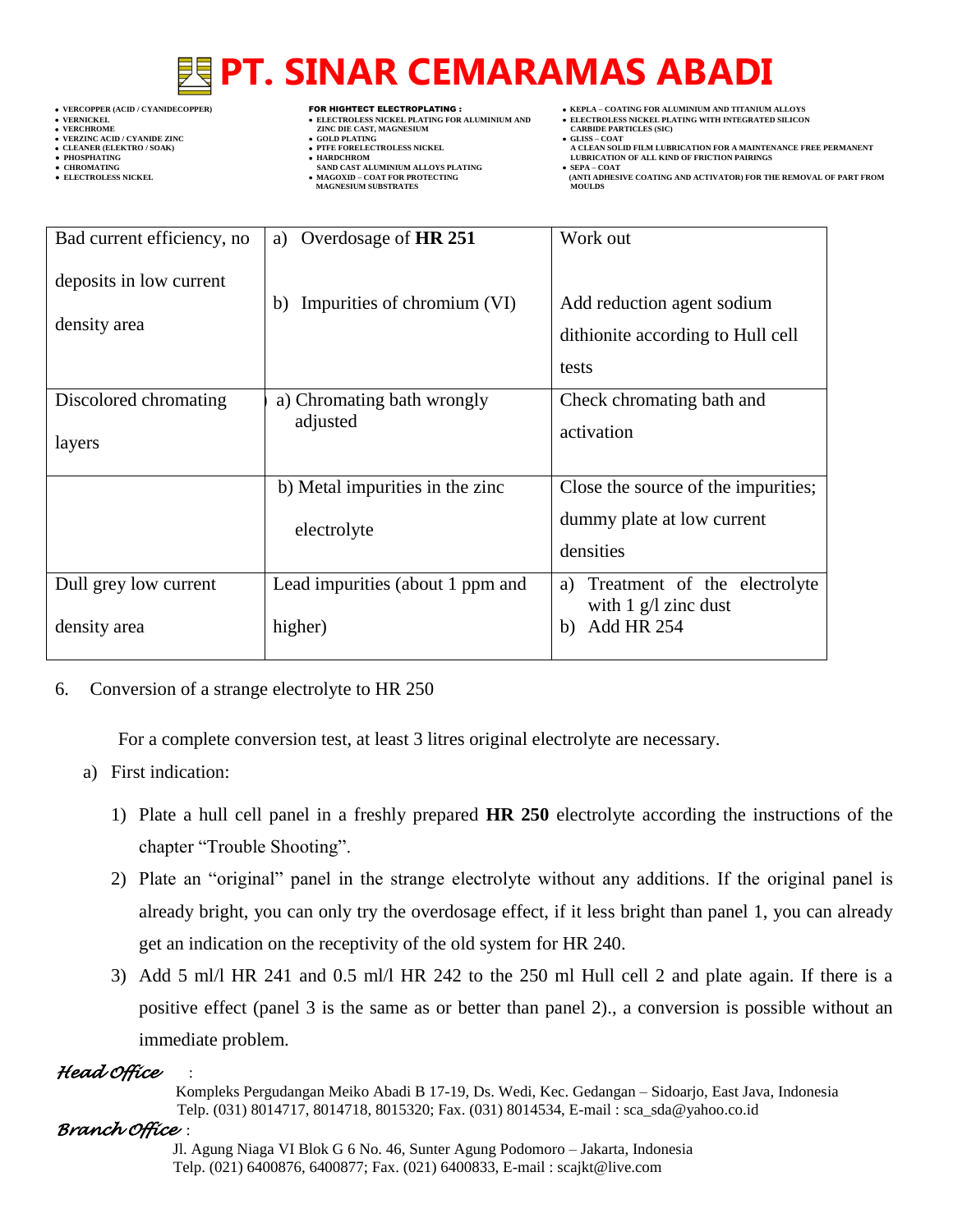

- **VERFORM ZINC DIE CAST, MAGNESIUM CARBIDE PARTICLES (SIC)**<br> **CARBIDE PARTING**
- **VERZINC ACID / CYANIDE ZINC GOLD PLATING GLISS – COAT**
	-
- **● CHROMATING SAND CAST ALUMINIUM ALLOYS PLATING SEPA – COAT MAGNESIUM SUBSTRATES**
- 
- 
- 
- CLEANER (ELEKTRO / SOAK)<br>● CLEANER (ELEKTRO / SOAK)<br>● PHOSPHATING<br>● HOSPHATING **● PHOSPHATING HARDCHROM LUBRICATION OF ALL KIND OF FRICTION PAIRINGS** 
	- **ELECTROLESS AND ACTIVATOR) FOR THE REMOVAL OF PART FROM (ANTI ADHESIVE COATING AND ACTIVATOR) FOR THE REMOVAL OF PART FROM**

- b) Middle term compability :
	- 1) Fill 1.8 litre original bath into a 2 litres beaker, hang in a small Hull cell solubale zinc anode an a pretreated Jiggle cell panel (or, if not available, a 15 cm long and about 4 cm wide steel sheet) as a cathode, put it onto a magnetic stirrer and stir slowly, connect anode and cathode to the rectifier and plate with 1 A for 8 h.
	- 2) Fill 250 ml of this treated electrolyte into a Hull cell and plate a Hull cell panel according the instructions of the chapter "trouble shooting".
	- 3) Add 5 ml HR 241 and 0.5 ml HR 242 to the Hull cell and repeat the test.
	- 4) Repeat (3) until a good result is achieved.
- c) Long term compability
	- 1) Prepare 1 litre of a fresh HR 240 electrolyte with the desired concentrations of zinc and NaOH or KOH and add 10 ml/l HR 241, 1 ml/l HR 242, 10 ml/l HR 243 and 10 ml/l HR 701.
	- 2) If the first indication test (see above) had shown a lack of brightness in the original bath, then add 0.5 ml/l HR 242 to the untreated strange electrolyte.
	- 3) Prepare 5 dilutions with a total volume of 250 ml each of the strange electrolyte (if necessary + HR 242 with the HR 240 electrolyte mentioned above).
- a) 225 ml original bath + 25 ml **HR 240** electrolyte
- b) 175 ml original bath + 75 ml **HR 240** electrolyte
- c) 125 ml original bath + 125 ml **HR 240** electrolyte
- d) 75 ml original bath + 175 ml **HR 240** electrolyte
- e) 25 ml original bath + 225 ml **HR 240** electrolyte

# *Head Office* :

 Kompleks Pergudangan Meiko Abadi B 17-19, Ds. Wedi, Kec. Gedangan – Sidoarjo, East Java, Indonesia Telp. (031) 8014717, 8014718, 8015320; Fax. (031) 8014534, E-mail : sca\_sda@yahoo.co.id

# *Branch Office* :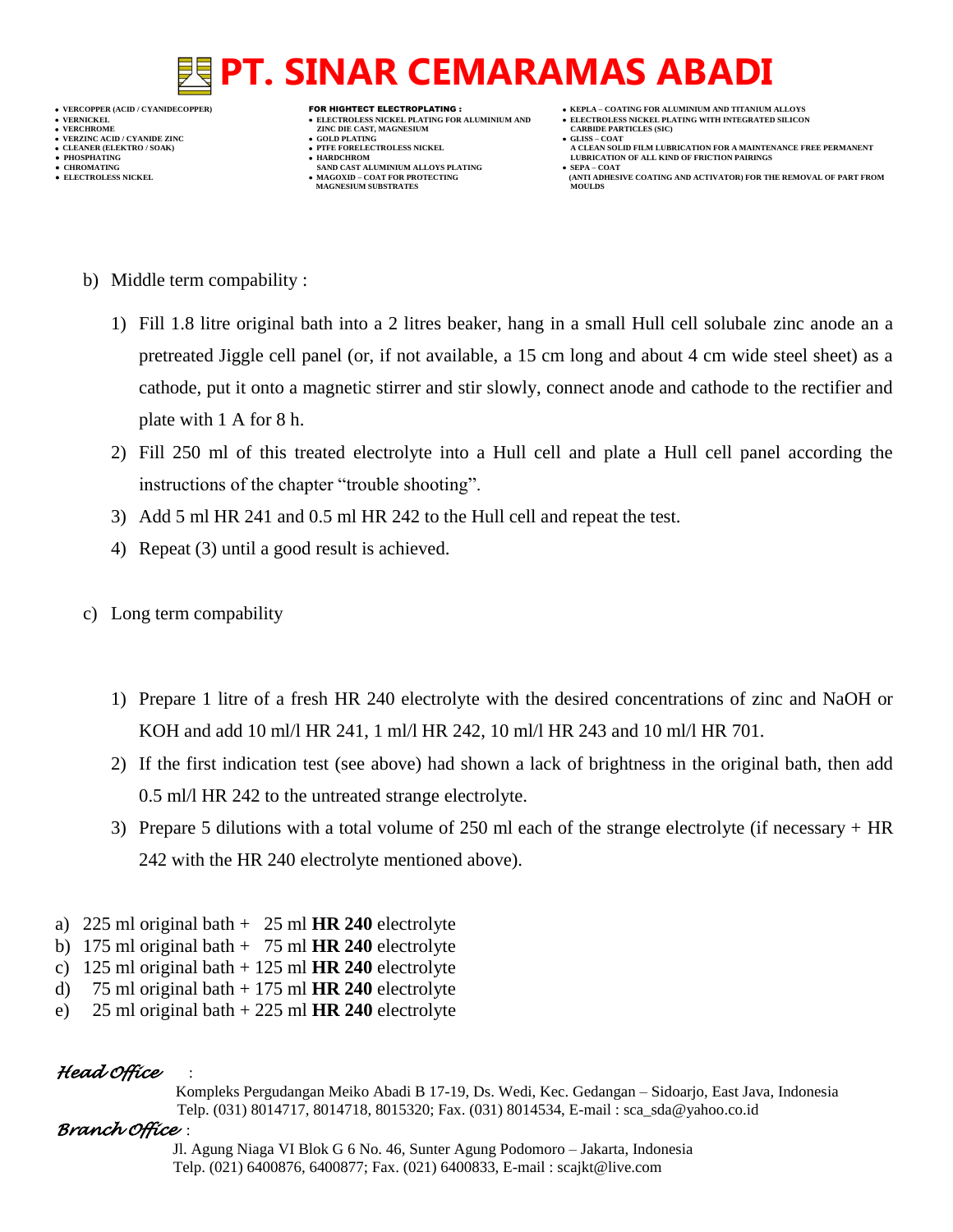**VERNICKEL ELECTROLESS NICKEL PLATING FOR ALUMINIUM AND ELECTROLESS NICKEL PLATING WITH INTEGRATED SILICON VERZINC ACID / CYANIDE ZINC GOLD PLATING GLISS – COAT ● PHOSPHATING HARDCHROM LUBRICATION OF ALL KIND OF FRICTION PAIRINGS** 

- **VERT ASSESSED ASSESSED ASSESSED ASSESSED ASSESSED ASSESSED ASSESSED ASSESSED ASSESSED ASSESSED ASSESSED ASSESSED ASSESSED ASSESSED ASSESSED ASSESSED ASSESSED ASSESSED ASSESSED ASSESSED ASSESSED ASSESSED ASSESSED ASSESSED**
- 
- **● CHROMATING SAND CAST ALUMINIUM ALLOYS PLATING SEPA – COAT MAGNESIUM SUBSTRATES MOULDS**
- **VERCOPPER (ACID / CYANIDECOPPER)** FOR HIGHTECT ELECTROPLATING :  **KEPLA – COATING FOR ALUMINIUM AND TITANIUM ALLOYS**
	-
- **CLEANER (ELEKTRO / SOAK) PTFE FORELECTROLESS NICKEL A CLEAN SOLID FILM LUBRICATION FOR A MAINTENANCE FREE PERMANENT**
- **● ELECTROLESS NICKEL MAGOXID – COAT FOR PROTECTING (ANTI ADHESIVE COATING AND ACTIVATOR) FOR THE REMOVAL OF PART FROM**

Plate a Hull cell panel in each electrolyte mixture.

There should not be any negative effect in any dilution. If e.g. the panel plated in bath c ) had an unexpected e.g. uncorrectable spottiness, possible problems must be expected after about 5 weeks of conversion (barrel application) resp.  $15 - 20$  weeks (rack application).

If every dilution can be adjusted to a good panel, no problems are expected by the conversion itself.

## **Technical spezification**

| AT 20 °C      | <b>Appearance</b>        | Density $pH - value$    |
|---------------|--------------------------|-------------------------|
|               |                          | (concentrate)<br>(g/ml) |
| <b>HR 241</b> | liquid, yellowish, clear | 1.0208.4                |
| <b>HR 242</b> | liquid, yellowish, clear | 1.0176.3                |
| <b>HR 243</b> | liquid, colorless        | 1.40 12.0               |

### **Ingredients**

- Polymeric amines
- Organic Nitrogen Compounds

### **Stock keeping**

To prevent interruptions due to logistic problems, a certain stock is indispensable. We recommend to keep the following amounts per 1000 l bath.

| - Carrier    | HR 241 | $90 \text{ kg}$ |
|--------------|--------|-----------------|
| - Brightener | HR 242 | $30 \text{ kg}$ |
| - Purifier   | HR 243 | $90$ kg         |

### **Ecology**

# *Head Office* :

 Kompleks Pergudangan Meiko Abadi B 17-19, Ds. Wedi, Kec. Gedangan – Sidoarjo, East Java, Indonesia Telp. (031) 8014717, 8014718, 8015320; Fax. (031) 8014534, E-mail : sca\_sda@yahoo.co.id

# *Branch Office* :